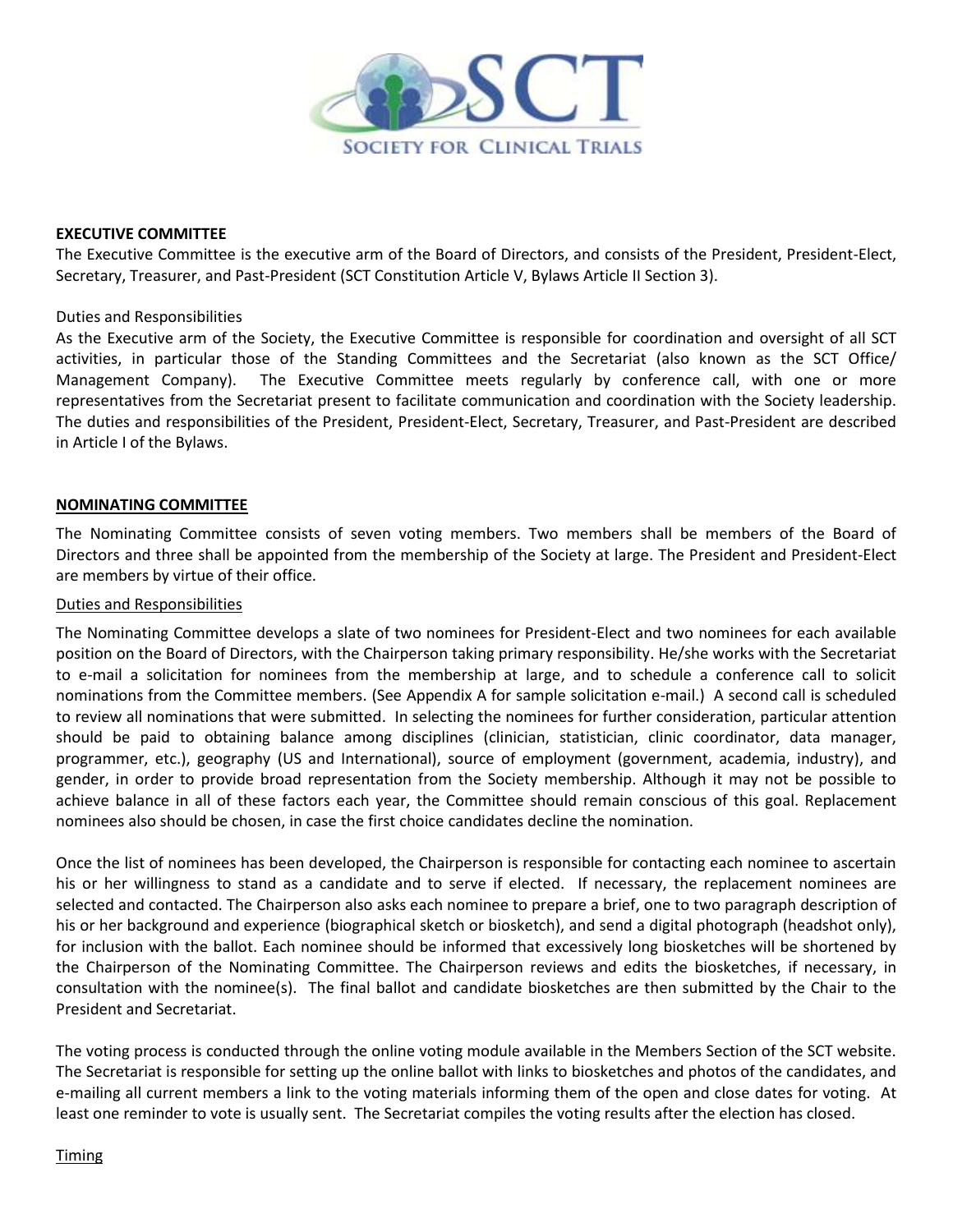

In order to meet the Bylaws deadline, the Committee must have a near-final list of candidates by mid-January, plus a few alternates in case one or more potential candidates do not wish to stand for election.

The Committee must submit the list of candidates who have agreed to run to the Secretariat at least 90 days prior to the Annual meeting. As the Annual meeting is usually held in mid-May, this task must be completed prior to February 15th. Per Article VI, Section 3 of the Bylaws, the election must remain open for a period of no less than 30 days.

The candidates shall be informed of the results by the President prior to announcement in the Newsletter. The official announcement of election results is made by the President at the Annual Business meeting.

#### **STANDING COMMITTEES**

In addition to the Executive and Nominating Committees, the SCT has 8 Standing Committees.

SCT Standing Committees:

- 1. David Sackett Trial of the Year
- 2. Development
- 3. Education
- 4. Fellows
- 5. Membership
- 6. Program
- 7. Student Scholarship
- 8. Communications

Term of office is one year and is renewable. The President shall designate the Chair of each committee, who shall select the committee members for that term in consultation with the President. The President is a voting member of all Committees. Terms shall begin at the end of each Annual Meeting. All Committee members shall be members in good standing of the Society.

In June, the SCT Secretariat sends to the new committee chairs a list of SCT members who indicated interest in participating in each respective committee. If committee interest collected in post-meeting surveys is available, this also is provided to the chair. Each Standing Committee Chair is then responsible for enlisting members to his/her committee.

Once the chair confirms the committee roster for the upcoming activity year, database records are updated by the Secretariat. The web listing will automatically reflect the updated roster when the database is updated.

Each Standing Committee organizes and meets, usually by telephone, as soon after the Annual Meeting as is practical. The Committee Chair works with the committee members to decide on a meeting schedule, and relays this information to the Secretariat so that it may reserve the conference line, provide the dial-in information, and add the calls to the SCT Outlook calendar. The members of the Committee select among themselves a secretary to keep a record of the proceedings of the Committee. The Chair of each Committee makes a report of the proceedings of his/her Committee to the President on request and at least annually, usually in April, prior to the Annual Meeting.

Committee members must be current SCT members. When updating committee members' database records, their membership status will be apparent to the Secretariat, who will inform the Chair of anyone whose membership has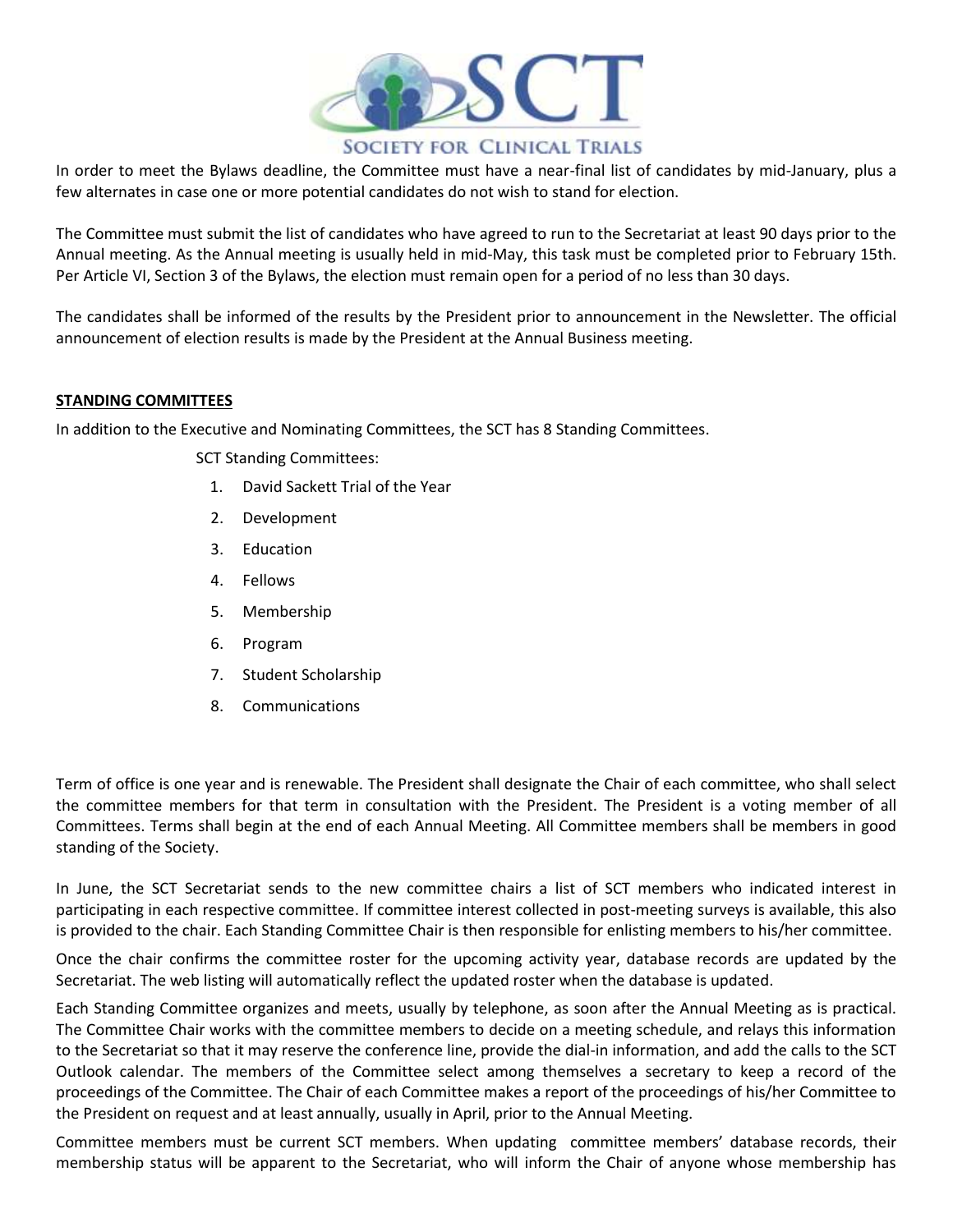

lapsed, and contact the member to inform him/her that his/her membership must be renewed prior to official committee appointment.

#### **STANDING COMMITTEE DESCRIPTION AND OPERATIONS**

#### **DAVID SACKETT TRIAL OF THE YEAR COMMITTEE**

The purpose of the David Sackett Trial of the Year (TOTY) Committee is to solicit nominations, review nominated trials, and select a winner for the award. In October, a solicitation for nominations is sent to the editor of Clinical Trials, and possibly to other professional journals, for inclusion in the journal. The solicitation for nominations also is posted on the SCT website, and sent to current and past members. The solicitation to current and past members is re-sent in December, and again in January, just prior to the deadline for nomination submission. Nominations and accompanying materials are directed to the Committee Chair. A sample nomination solicitation is included as Appendix B.

The review of nominated trials is divided into two stages. Stage 1 is handled similarly to an NIH grant review. It is not expected that every trial be read in detail by every committee member, although this is of course welcomed. Each member is assigned to read up to 4 trials and nominations carefully and write a (brief) review of high and low points in the "comments" section of the electronic scoring form. At least the abstract of the other nominated trials also should be read. Comments should be brief, e.g. "innovative" or "exciting" topic, "sound but dull", "innovative way to handle missing data". A conference call is held to select two to three finalists. In Stage 2, the finalist trials are reviewed by all committee members, and a conference call is held to select a winner.

#### Nomination Review: Stage 1

- Each committee member receives reading assignments, including all abstracts.
- Each trial is carefully read by 3 people.
- Committee members enter scores/comments on electronic scoring form.
- A conference call is held to choose 2-3 finalists.

#### Nomination Review: Stage 2

- All members read the 2-3 finalist trials carefully.
- A conference call is held to determine the winner.
- The author(s) of the winning trial are notified by the Committee Chair and invited to present their work at a special session of the upcoming SCT Annual Meeting. The nominators of the trials not selected for TOTY are notified by the Committee Chair and thanked for submitting a nomination. In the case that the winning trial author(s) decline to present, a replacement may be selected.

#### Timing:

 Stage 1 ballots are due in early February, and the first conference call is scheduled for the week after ballots are due.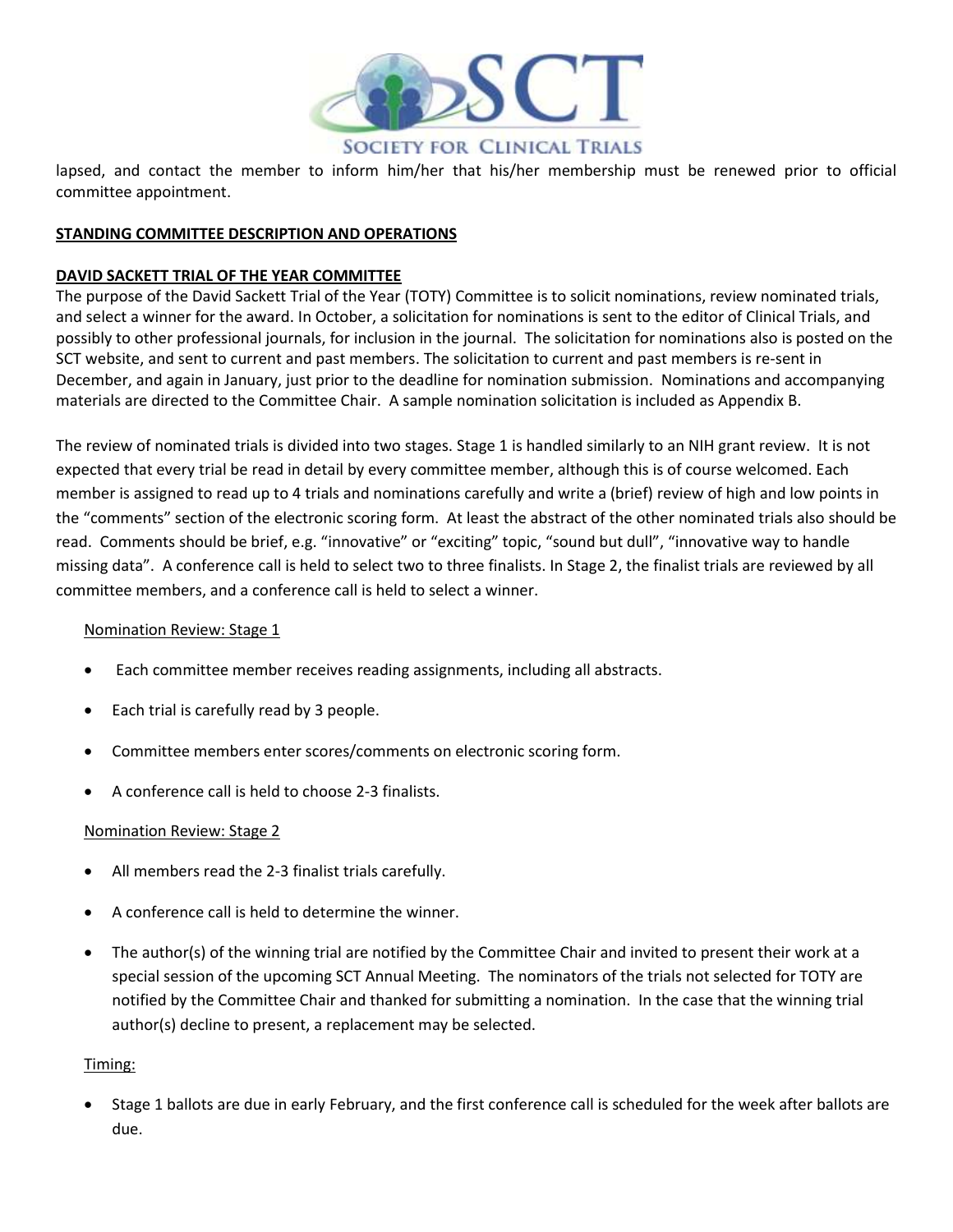

- The Stage 2 (final) reading of 2-3 finalist trials occurs in the following week and the final conference call occurs around the first or second week of March.
- The winner(s) are notified as soon as possible following selection so they can make plans to attend the Award Ceremony at the SCT Annual Meeting.

#### **DEVELOPMENT COMMITTEE**

The purpose of the Development Committee is to raise funds, consistent with the professional integrity of the Society, to support educational and program goals.

- The Chair requests the Secretariat to provide a list of past corporate and institutional donors, their contact person, contact person's e-mail address and phone number, and an indication whether the donated funds were designated for a specific purpose or unrestricted.
- The Committee works to identify additional prospective donors and the appropriate contact within the donor organization.

Past and prospective donors are contacted by the Chair (or a Committee member), taking into account that the donor contact may be more open to a personal solicitation for a donation from a current or former colleague or friend. A sample solicitation that can be sent by e-mail is included in Appendix C. It is suggested this be followed up with a personal phone call.

#### **EDUCATION COMMITTEE**

The Education Committee is responsible for soliciting, reviewing, and coordinating the SCT Annual Conference Workshops (held in conjunction with the SCT Annual Meeting), and the SCT Webinars, held quarterly.

- Committee activity commences in August with review and comment on the Call for Pre-Conference or In-Conference Workshop submissions. The Call for workshop submissions generally is sent to the Membership-at-Large in September, along with the call for abstracts and invited sessions.
- The Committee Chair distributes workshop proposals to the committee members upon receipt or soon after the workshop proposal deadline. The selection process starts in early October, with regular conference calls continuing until mid-December.
- The final list of workshop offerings must be confirmed by December, as the workshop titles and timeslots must be available prior to setting up meeting registration.
- Final workshop descriptions must be prepared by mid-January for inclusion in the preliminary program. The workshop abstract template is as follows:
	- o Description
	- o Target Audience
	- o Goals
	- o Workshop Organizer(s)
	- o Faculty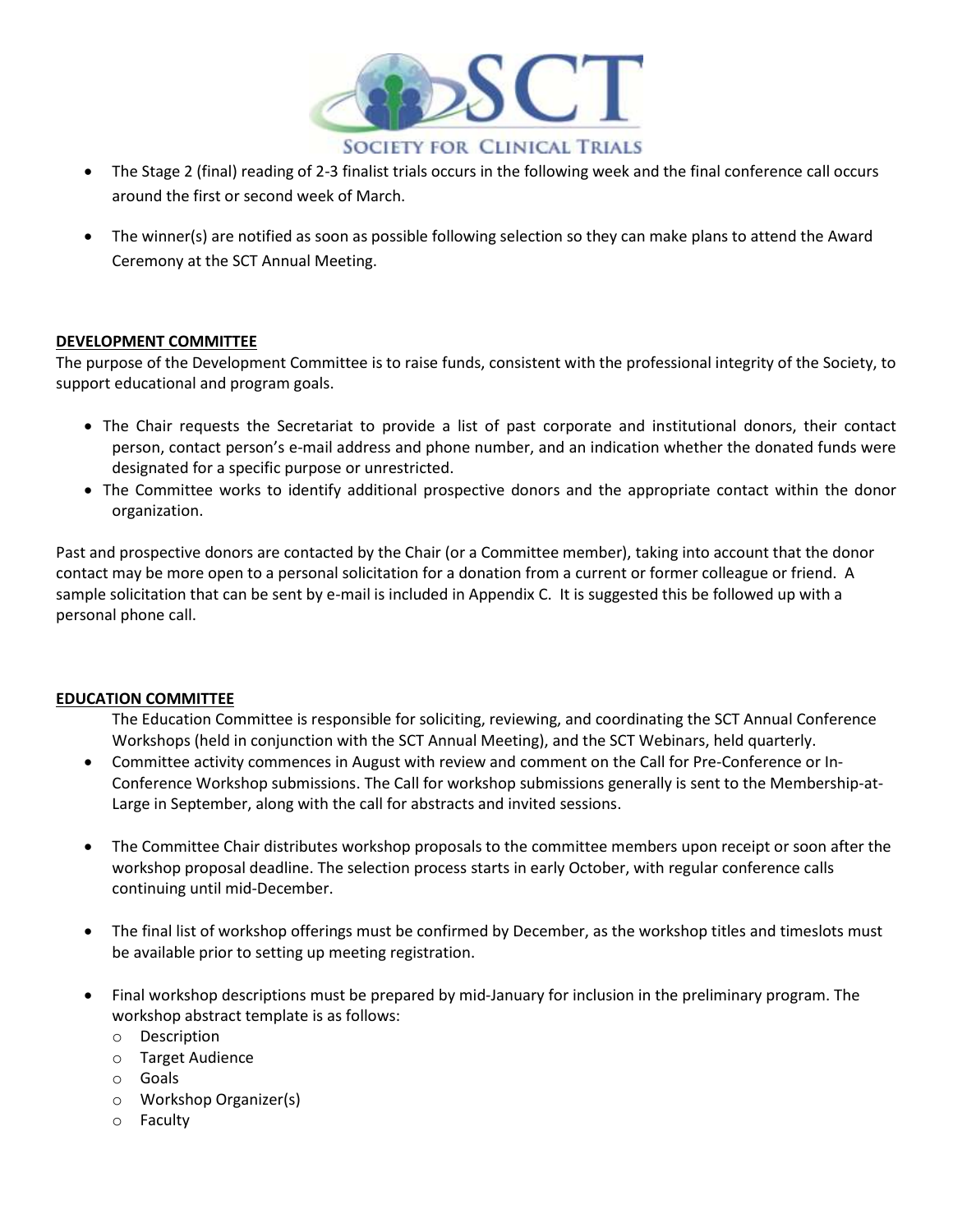

- A report of workshop registration by week is compiled by the Secretariat and sent to the committee monthly after registration opens.
- Webinar planning is the responsibility of the Co-chair and begins in **early September.** Webinars need to be finalized by **early January** for the ensuing year so that announcements can go out.

#### **FELLOWS COMMITTEE**

The purpose of the Fellows Committee is to solicit nominations, review nominees, and select recipients for the award. Members of the Fellows Committee are Fellows themselves.

#### **Established SCT Criteria for Fellow**

The following criteria and processes have been established by the Society for fellowship.

- 1. Eligibility: The nominee must have been a member of SCT for at least 5 of the last 10 years or a total of at least 10 years. Current officers of the Society (President, President-elect, Past President, Secretary and Treasurer) are not eligible until their terms expire.
- 2. Evaluation Criteria: A Fellows Selection Committee will be established to evaluate each candidate on the basis of his or her contributions to the advancement of clinical trials in one or more of the following areas:
	- Methodological development
	- Trial coordination, conduct or leadership
	- Education
	- Ethics
	- Information technology, data management or data quality
	- Promoting a better understanding by the general public of the importance of randomized clinical trials
	- Service to the Society
- 3. Nomination and Selection Process: Any member of the Society in good standing may nominate a fellow candidate and should provide 3-5 letters of support of the nomination from qualified individuals to the Fellows Selection Committee, preferably at least two letters from members of institutions or organizations other than the candidate's [see Appendix D]. The Committee will evaluate each candidate's individual contributions to the advancement of clinical trials. The Committee may propose no more than 0.5% of the current membership (up to a maximum of 15) in any one year to the President and Board of Directors for final approval, except as noted by the grandfather provisions. An individual may be nominated for Fellow only 3 times in any 10 year period. Only individuals for whom a complete nomination package is received will be considered as having been nominated.

#### **Determination of the SCT Fellows Selection Committee Chair and Members**

The Chair of the Fellows Selection Committee is appointed by the President of SCT. For continuity, the Chair should be someone who has served on a prior Fellows Selection Committee, ideally the most recent Committee.

Upon appointment the Chair proposes members of the Fellowship Selection Committee to the President for approval. While there is no ideal size for the Committee, membership has generally consisted of at least eight fellows not including the Chair. The Committee should be broadly representative of the membership of the Society and represent diverse areas of expertise. Members of the Fellows Committee must be fellows themselves.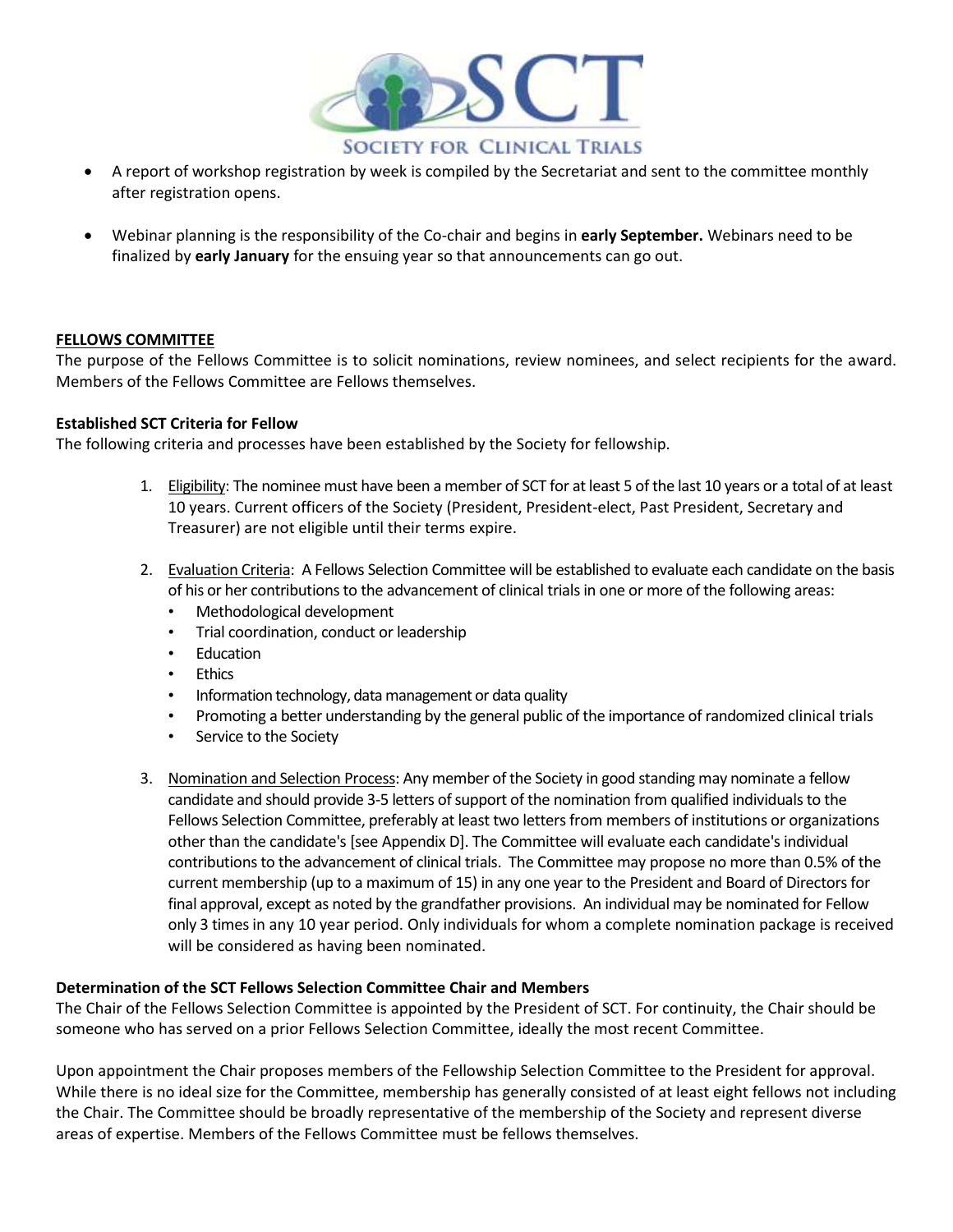

#### **Duties of the Chair**

- 1. Propose members of the Committee to the President for approval.
- 2. Obtain nomination packages for those nominated but not selected for fellow in the prior year. The original nominator should be asked to contact the nominee to determine whether he/she wishes to be considered again for the current year. The nominee should also be made aware of the restriction of a maximum of 3 nominations in any 10 year period. If the nominee wishes to be reconsidered, the prior nomination package may be used; or, if the nominee has made significant additional contributions to the advancement of clinical trials since the original nomination package was submitted, the nominator may submit an updated package. Prepare an announcement calling for nominations for fellow for the SCT fall newsletter that includes the criteria for fellowship, content of nomination packages, and the submission due date for nominations packages to be submitted to the SCT office (See Appendix D). The SCT office will forward all nomination packages received to the Chair.
- 3. Prepare agendas and schedule conference calls of the Committee via the SCT office.
- 4. Acquire from the SCT office a list of members meeting the membership eligibility criteria for fellow.
- 5. Circulate nomination packages to the Committee, along with a scoring sheet to rate each candidate.
- 6. Tabulate and circulate scores to the Committee for discussion on a conference call arranged by the Chair to select a slate of candidates.
- 7. Present the slate of candidates to the Board of Directors for their approval (usually at the first meeting of the calendar year).
- 8. Oversee the preparation of citations for new fellows.
- 9. Notify those selected and not selected for fellow.
- 10. Work with the SCT office to arrange the presentation of fellows at the annual meeting.
- 11. Present the slate of fellows at the annual meeting.

#### **Duties of the Committee Members**

- 1. Participate in conference calls.
- 2. Nominate candidates and prepare their nomination packages.
- 3. Review all nomination packages, rate candidates and participate in selecting a slate of candidates.
- 4. Prepare citations for nominated and selected candidates for fellow.

#### **Committee Activities**

The activities of Committee can be completed by conference call, normally in three to four calls held over a three to four month time period. The activities are summarized in a timeline presented in Appendix D.

A summary of Committee activities during and between calls is:

#### First call (end of summer)

- Establish operating procedures and the frequency of calls.
- Discuss potentially eligible candidates, including those not selected from the prior year. Because some candidates may have been nominated more than once and not selected, it is recommended that the Committee consider them without asking the individuals if they wish to be nominated for fellow again – this is to avoid any further discomfort to the individuals if they are not selected as fellow again.

#### Second call (mid-fall)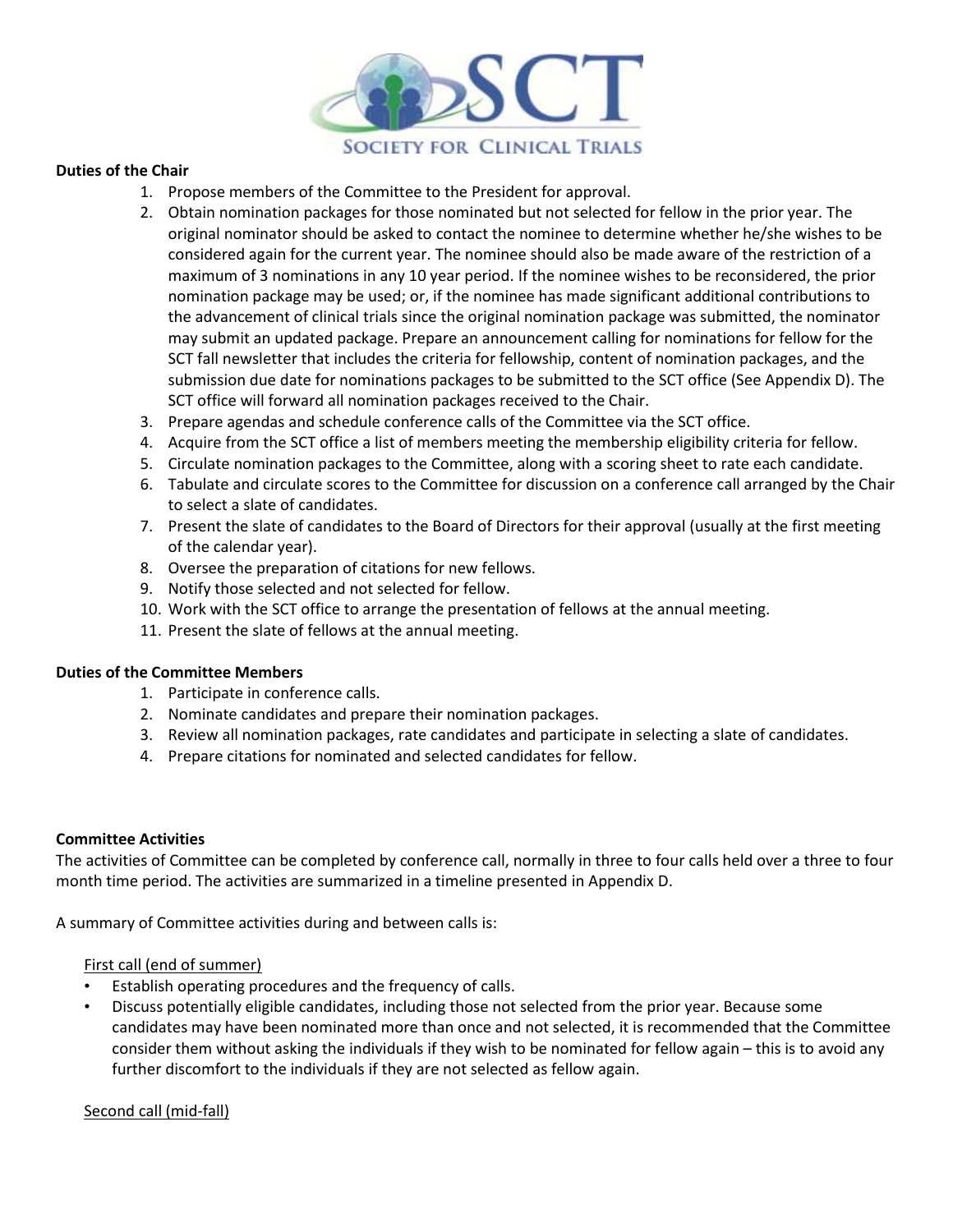

• Develop a slate of prospective candidates that are nominated by Committee members. Because historically few nominations have come from the membership at large, developing a slate of worthy candidates may be a major Committee function.

#### Activities between the second and third call

- Nominators contact their prospective candidates to solicit their interest in being nominated for fellow.
- Nominators prepare and distribute nomination packages (CV and 3-5 letters of support, one of which can be from the nominator) for their interested candidates to the Committee members at least one week prior to the next call. Nominators are responsible for preparing the nomination packages, not the nominees.
- Chair circulates nomination packages from the membership at large along with a scoring sheet to rate each candidate. Chair ensures that all nomination packages have been distributed.
- Committee members rate each candidate (e.g., 1 (highest) to 9 (lowest) similar to the NIH scoring system) and submit their scores to only the Chair.
- Chair tabulates and circulates scores to the Committee prior to the next call.

#### Third call (prior to end of the year)

 Select a final slate of candidates for fellow based on a review and discussion of the candidates and their scores. Decisions about fellowship should be reached by consensus. Note that no more than 0.5% of the current membership (up to a maximum of 15) can be selected as fellow.

#### Activities after the last call

- Chair notifies the President of the completion of the fellows' selection process.
- Chair arranges with the President to present the slate of candidates to the Board of Directors for approval on an upcoming Board call.
- President requests Board to approve the slate of candidates in a confidential email to the President. Note: some Board members may be nominated as fellows and will first learn of their selection on the Board call. They must be instructed to approve candidates other than themselves.
- After Board approval, the Chair notifies both those selected and not selected as fellow with a copy to the nominator. The Chair ascertains from those selected as fellow whether or not they will be attending the annual meeting.
- Nominators then prepare and submit citations for their candidates to the Chair.
- Chair collates citations, ensuring uniformity and consistency of language, and submits them to the President and SCT office.
- Chair assists the SCT office in preparing for the fellows awards ceremony at the annual meeting.
- Chair prepares a written summary of the Committee selection process and deliberations for the Board.

#### **Conflict of Interest (COI)**

Current members of the Fellows Committee are permitted to nominate candidates for fellow and/or write letters of support. They may also actively recruit nominations for individuals who they think would be competitive for the award. However, committee members who nominate a candidate or write a letter of support should be recused from discussion and voting on that candidate.

Committee members who have a perceived conflict of interest (COI) with a particular candidate's nomination should disclose the conflict as early as possible to the Committee Chair or full committee. Perceived conflicts include but are not limited to belonging to the same organization, being collaborators, co-authors on papers, or having an advisoradvisee relationship. If the committee deems that a COI exists, the committee member should be recused from discussion and voting on the nominee.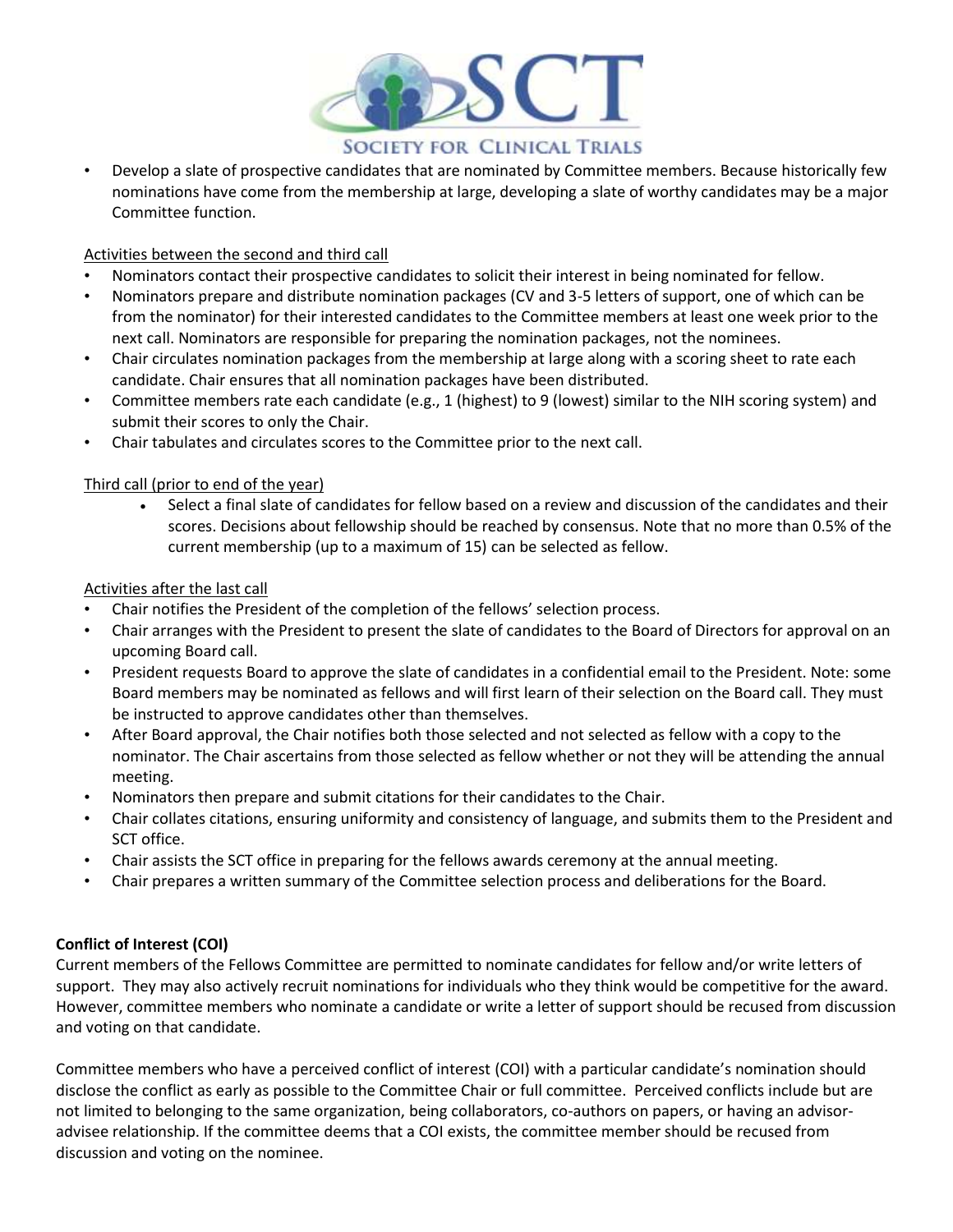

#### **Preparation of Citations for Fellows**

A responsibility of the Chair of the Fellowship Committee is to ensure that the language for the citations is uniform and consistent among the fellows. Citations that simply reiterate the criteria should be avoided, such as "For outstanding methodological development; trial coordination, conduct and leadership; and service to the Society." Whenever possible, examples that fulfill each criterion should be given. Some examples of recent citations (names withheld) by area of expertise are:

Biostatistician/Statistician: For important contributions to the statistical methodology for the design and analysis of clinical trials, particularly in cancer and aging; for leadership in clinical trial coordination and conduct at the University of Wisconsin Comprehensive Cancer Center; for national leadership on numerous DSMBs and advisory committees, including NIH and FDA; and for distinguished service to the Society.

Clinician/Physician: For contributions to the advancement of clinical trials as an ambassador to the emergency medicine scientific community; for methodology development; for trial coordination, conduct and leadership; for education; and for service to the Society.

Informatician/Computer Programmer: For leading the development of innovative computerized data management systems for many major clinical trials; for educating and mentoring generations of programmers and trialists; and for providing extensive and longstanding service to the Society, including membership on its Board of Directors and other Society committees and scientific panels.

Project Coordinator/Manager: For outstanding leadership over the past 30 years as Director of the Data Coordinating Center for the landmark *Diabetes Control and Complications Trial* (DCCT), and its long-term follow-up study of the *Epidemiology of Diabetes Interventions and its Complications* (EDIC); for leadership of other important studies including the *Optic Neuritis Treatment Trial*; for service as an advisor to the National Institutes of Health, particularly the National Eye Institute; and for service to the Society.

#### **Additional Considerations**

The fellowship eligibility requirement states that a nominee must have been "a member of SCT for at least 5 of the last 10 years or a total of at least 10 years." Because the SCT membership records are not always accurate, establishing the eligibility requirement can be difficult to determine by the Fellowship Selection Committee. Thus, some consideration for fellowship should be given to those individuals who have been SCT members in the past and are also recognized leaders in the field.

#### **MEMBERSHIP COMMITTEE**

The Membership Committee shall consist of not more than nine voting members. The President, President-Elect and Secretary are voting members.

#### Duties and Responsibilities

The duties and responsibilities of the Membership Committee are as follows:

1. Sustain and augment the Society's membership by recruitment of new members who will advance the cause and aims of the Society.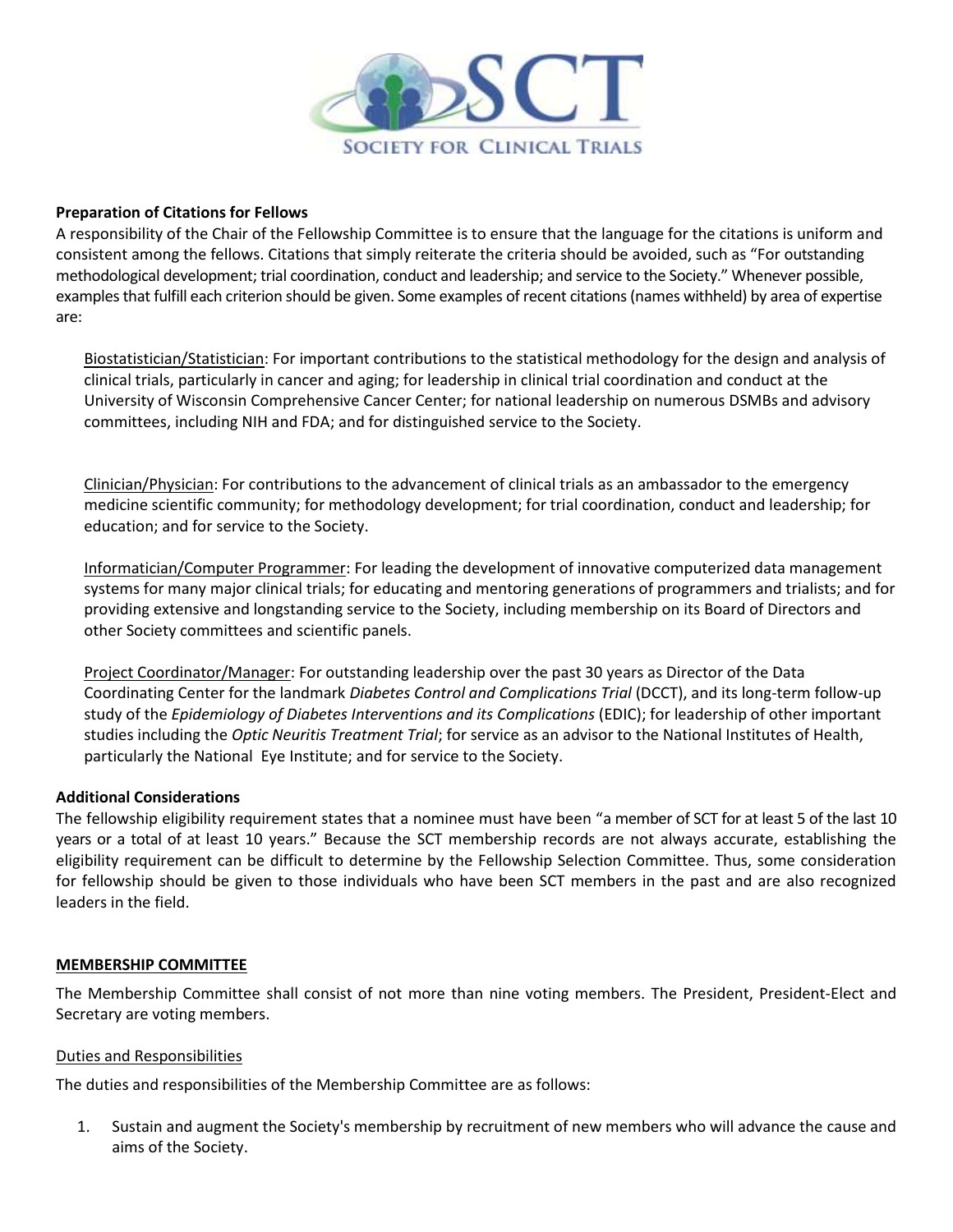

- 2. Monitor the size of the Society's membership and its distribution by specialty, geographic location and sociodemographic characteristics to develop strategies to promote membership by individuals in specific areas and to report on current status to the Board of Directors.
- 3. Publicize the Society by such means as advertisements or announcements in appropriate professional journals, prepare and distribute documents describing the activities of the Society to appropriate individuals or professional organizations, etc.
- 4. Propose policies and procedures to the Board of Directors, which could be expected to enhance membership in the Society (e.g., dues, applications, programs).

#### **PROGRAM COMMITTEE**

The Program Committee shall consist of no more than 15 voting members. The President and President-Elect are voting members.

#### Duties and Responsibilities

The Program Committee formulates the program for the Annual Meeting. It must convene soon after appointment to develop and outline the program, publish the request for abstracts and make necessary arrangements for review of abstracts to select for presentation as contributed papers or posters.

#### Schedule of Activities

The schedule of Program Committee activities is described below.

**July:** First Program Committee Meeting. Form committees for speaker selection, plenary sessions and workshops. The Secretariat and staff are responsible for proposing suggestions covering the options for social activities, the other duties being split up amongst the Program Committee members. Announce meeting in professional journals. Prepare the call for abstracts, and invited session proposals. The call for workshops is obtained from the Education Committee for incorporation into the call for abstracts and invited sessions. The call is submitted to professional journals. Invited session and workshop proposals are typically due by mid-October, while abstracts are due by early December.

**August**: Call for abstracts, invited session proposals, and workshops is sent to Society members via email and posted online.

**October:** Plenary Session and Workshop proposals are reviewed and selections for inclusion in the program are made. The organizers of the plenary session and workshop proposals are informed regarding acceptance or rejection of their proposals and thanked for their submission.

**December:** Begin drafting a Preliminary Program. The Chairman of the Program Committee works out a rough version of the Program. The agenda for the meeting should be decided, at least tentatively, with time slots assigned to the special events such as the banquet and the invited address(es) as well as the plenary sessions, contributed paper sessions, poster sessions, and workshops.

#### **December 1-3:** Abstract deadline.

**January:** Abstract evaluation scores sent to Chairman. All abstracts received by the secretariat by the deadline are sent to the full committee for review. A few committee members are designated to select which contributed abstracts will be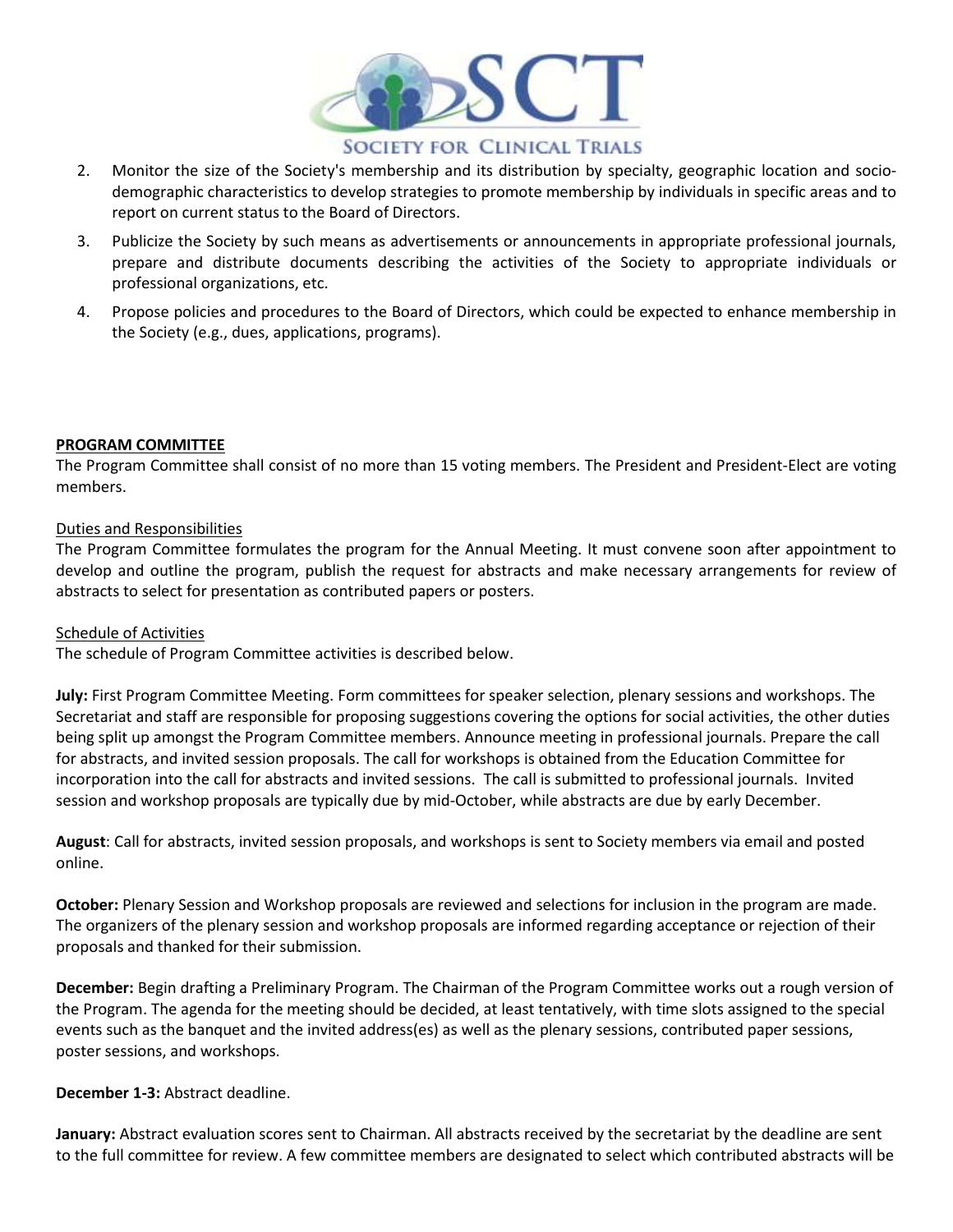

included in the program; these decisions are based on a summary of the evaluation scores. Any special written comments are sent to the Chairman of the sub-Selection Committee, to be taken into consideration when the final selections are made.

**February:** Obtain final workshop abstracts from the Education Committee. Provide preliminary program content to the Secretariat – this includes Invited Sessions descriptions, and titles of contributed paper sessions, and schedule outline. The Program Committee Chairman provides the Secretariat with the latest version of the program. Letters of acceptance and rejections mailed to authors of submitted abstracts. Secretariat posts registration information on the SCT website, opens online registration, and mails promotional flyers to SCT members.

**March:** Moderators of contributed paper sessions are selected. Members of the Program Committee are asked to submit to the Chair any suggestions they have for people who might be able and willing to moderate contributed paper session. The choices should not include members of the Program Committee. The members should be held in reserve should they be needed to fill in for a missing moderator at the last minute.

**April**: Final program completed.

**May**: Annual Meeting.

**June**: Moderators thanked.

#### Guidelines for Reimbursement of Speakers

The Society for Clinical Trials has not paid speakers fees except in a few instances for keynote addresses. Travel expenses and registration costs for speakers at Plenary Sessions or Workshops have generally been paid only for speakers who are not members of the Society for Clinical Trials, although membership does not preclude reimbursement. Each year the Education and Program Committee Chairs are advised by the President of the budget available for the Annual Meeting.

#### **STUDENT SCHOLARSHIP COMMITTEE**

The Student Scholarship Committee is composed of the Chair and four to six members. Every attempt should be made to maintain a multidisciplinary scope among the members of the Committee.

The mission of the Committee is to enhance the participation of students in order to broaden the Society's membership base. The overall scope of the Committee is to review abstracts, manuscripts, and presentations submitted by students to the annual meeting. To this end, the SCT sponsors the Thomas C. Chalmers Student Scholarship and the Sylvan Green Award each year.

For the Chalmers Student Scholarship, students are invited to submit an abstract and short manuscript for presentation at a student scholarship session to be held during the SCT Annual Meeting. Any student enrolled in a degree program at an accredited college or university or post-doctoral fellow is eligible. From the submissions, 3 students (or fellows) are chosen as Thomas C. Chalmers Student Scholarship Finalists, and receive a travel award to present their work at the Student Scholarship session. Following the session, the Committee selects a winner for the Thomas C. Chalmers Award, which comes with a cash prize.

The Sylvan Green Award is made to a physician or dentist involved in clinical trials or epidemiological studies. Prospective candidates are invited to submit a paper on a clinical-trial related issue, such as study design, data analysis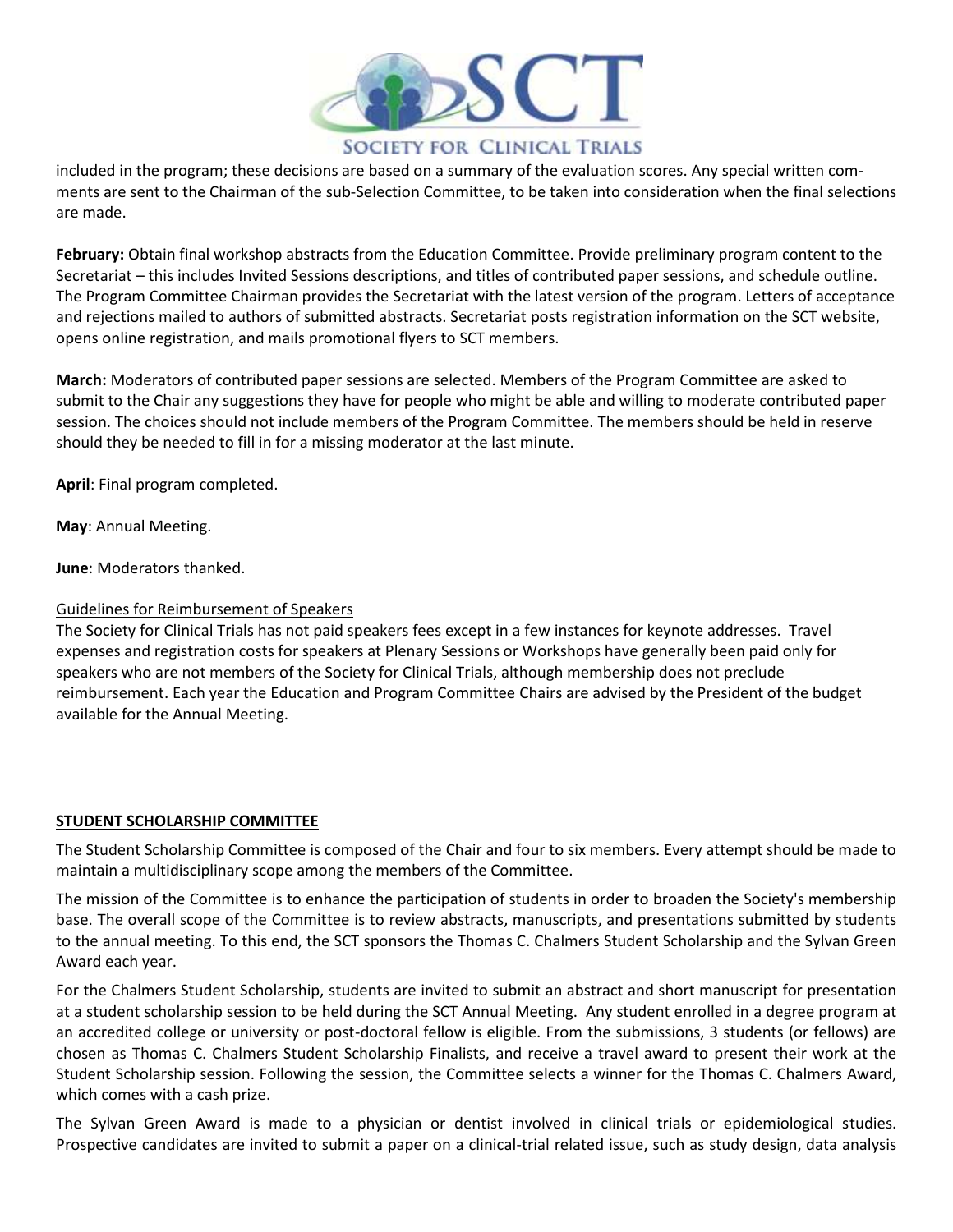

#### **SOCIETY FOR CLINICAL TRIALS**

method, meta-analysis, trial management, or history of clinical trials. One recipient is selected for the award each year, and invited to present his/her work at the Annual Meeting.

The specific responsibilities and timetable of operations for the Chair and the Committee are as follows:

1. The Chair interacts with the Program Committee to ensure proper coordination of the student program at the annual meeting.

2. The Chair or a designated Committee member prepares an announcement of the student scholarship competition for distribution with other annual meeting materials.

3. The Committee organizes publicity to maximize the population of potential student contributors.

4. The chair will receive from the Secretariat's office in early January all the abstracts and short manuscripts submitted by the student contributors for the Chalmers Scholarship, and papers submitted for the Sylvan Green Award. These will then be distributed to the Committee for review. Student status of each individual submitting an abstract for the Student Scholarship Program is verified. For this purpose, each student is to submit documentation of enrollment in a degree program.

5. The chairman is to notify Committee members, Program Chairperson, and Society Secretariat of abstracts selected for the annual meeting in May.

6. All students are notified in writing, both those accepted and those rejected, of the outcome of the Committee's review by the Chair. The winner of the Sylvan Green award also is notified by the Chair. Rejected candidates are invited to present a poster describing their work, although meeting expenses are not covered by the Society.

7. A full manuscript from students who have submitted accepted abstracts is requested along with the notification of abstract acceptance. The manuscript is to be submitted at least three weeks prior to annual meeting.

8. The Chair distributes copies of manuscripts to Committee members at least two weeks prior to annual meeting in preparation for judging student presentations.

9. The Student Scholarship session at the annual meeting is held.

10. Immediately following Student Scholarship session at the annual meeting, a meeting of all Committee members in attendance is held to determine the winner of the Thomas C. Chalmers award.

11. The winner of the Chalmers Award is notified by the Chair. All Chalmers scholarship recipients and the Sylvan Green awardee are announced at the annual business meeting or at a plenary session of the annual meeting. The Chair should inform them to be present at these sessions, if at all possible, to be acknowledged by the members in attendance for their accomplishment.

12. The Chair acts as liaison with the *Clinical Trials* editor to have both the winning and other accepted student manuscripts reviewed for possible publication.

13. The Chair presents a Committee report at annual meeting of the Board of Directors.

#### **COMMUNICATIONS COMMITTEE**

The Communications Committee is composed of a Chairperson and at least three vice chairs, one responsible for the Society website, one for social media activities, and one for the Society newsletter. The mission of the Communications Committee is to administer policy and standard operating procedures for the SCT website, to promote awareness of the Society through social media, provide public comment (including responses to queries from journalists) regarding clinical trial issues, and inform the membership-at-large of Society activities via the newsletter.

Duties and Responsibilities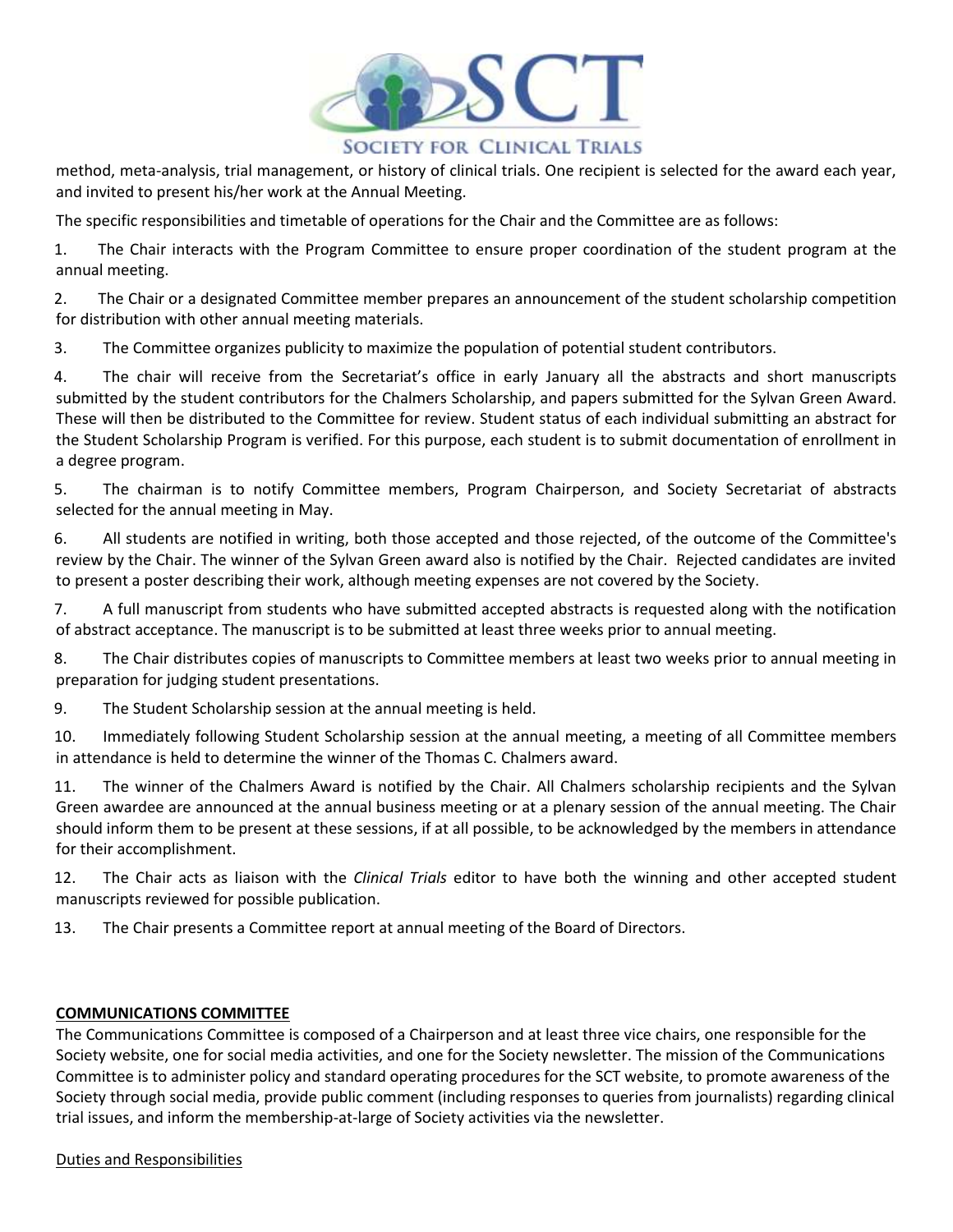

Website: The SCT website should provide a service to the membership by identifying meetings, seminars, and other items of potential interest to members. Often this will involve providing links at the SCT site to other sites, not managed by SCT. The minimal criteria for allowing such links are as follows:

- 1. The site should have clear relevance to the mission of the Society.
- 2. The site should have value for a significant percentage of Society members.
- 3. The linkage should have minimal impact on the Society's finances.

The assessment of these items will be carried out by the Communications Committee. Policy changes need to be approved by the Board of Directors. Standard Operating Procedures for approving and posting requests for advertisement of meetings, conferences, books, etc. not sponsored by the SCT on the SCT website are as follows:

- 1. The Communications Committee Chair, with the advice and consent of the President, will determine whether a request meets the three policy criteria above.
- 2. A consensus of the voting members of the Communications Committee is required for recommendation of approval to the President.
- 3. Approval will be based on the consideration of several items, including but not limited to:
	- Receipt of a discount for SCT members who attend the meeting (if applicable).
	- Purchase of the SCT mailing list (if applicable).
	- Equitable exchange of resources, such as posting SCT informational materials on the requestor's website and/or placement of the SCT brochure in the meeting materials/packet.
	- Approved requests will be posted on the SCT website under the following conditions:
		- a) Commercial postings will be listed separately from non-commercial postings.
		- b) Commercial postings will state that they are being listed for the benefit of members but the Society does not endorse or promote the venture.
		- c) Information about SCT posted on another website will not contain the SCT logo

#### *Social Media*:

The SCT Social Media coordinator is responsible for ensuring a presence of the Society on social media.

#### *Newsletter*:

The main purpose of the Newsletter is to inform the Society membership-at-large of Society activities. Other topics of interest to the broad clinical trials community may also be covered.

- 1. The Newsletter Committee is a subcommittee of the Communications Committee.
- 2. The Newsletter editor will be chosen by the SCT President for a term of 1 year, with renewal allowed at the President's discretion.
- 3. The newsletter will be issued monthly, with a maximum of 10 issues per year, skipping December and one of the summer months.
- 4. The editor will be responsible for creating a committee to write and gather articles for the newsletter.
- 5. The editor will make the final recommendation of articles for the newsletter, obtaining the approval of the SCT President.
- 6. The President will write a lead column for each newsletter, but can delegate this to the Newsletter Editor or to another person on the SCT Executive Committee.
- 7. Material for the newsletter will be forwarded by the Editor to staff at the Secretariat, who will format the newsletter and send it to the Editor for final approval.
- 8. The recommended date to get a draft of the newsletter to the Secretariat is the middle of the month, with a goal of final distribution within a week.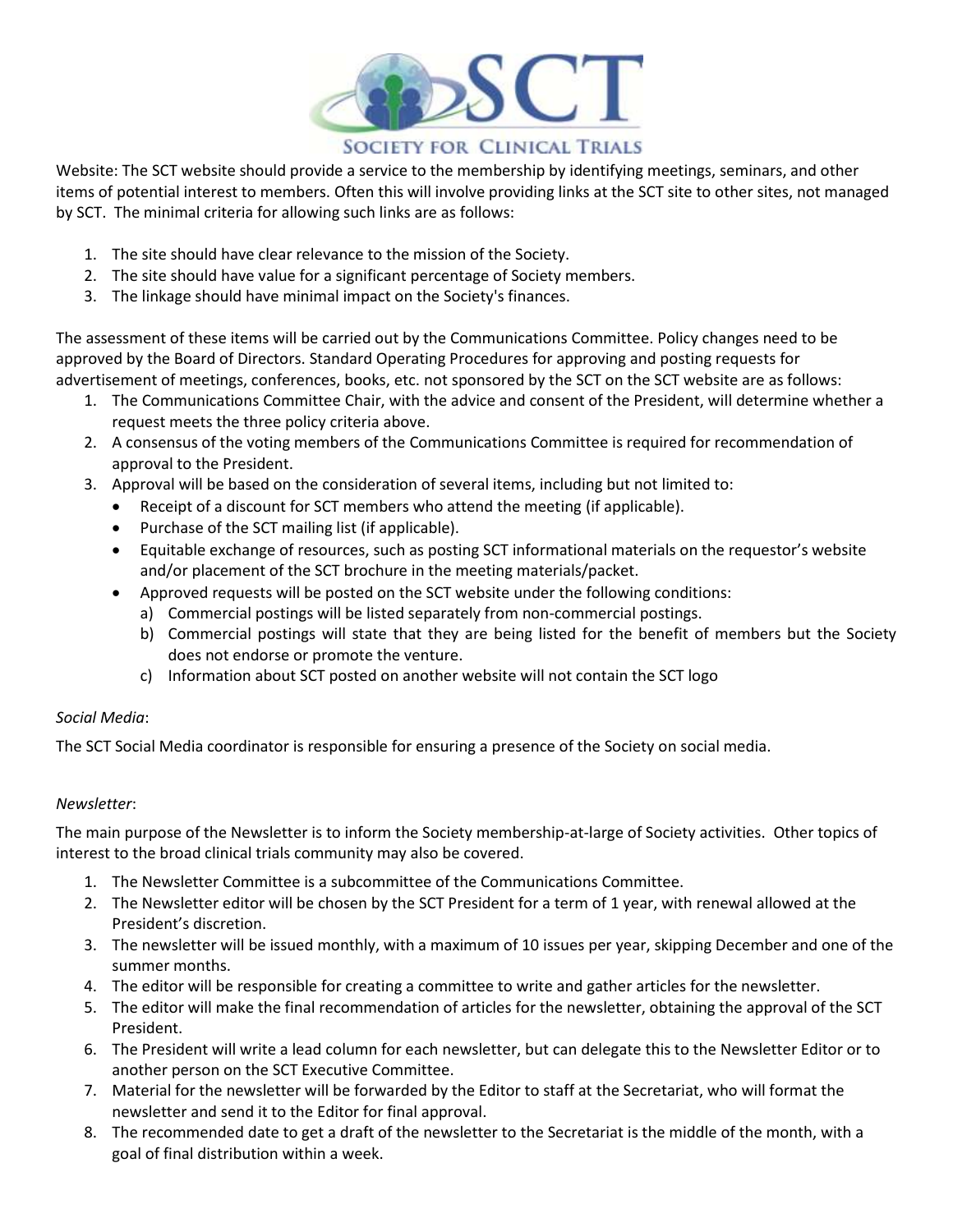

- 9. Upon approval by the Editor, staff at the Secretariat will distribute the newsletter via e-mail to the wide e-mail list (not restricted to current members).
- 10. The newsletter will be formatted so that people can click a link to read an individual article, or can download the entire newsletter in PDF format.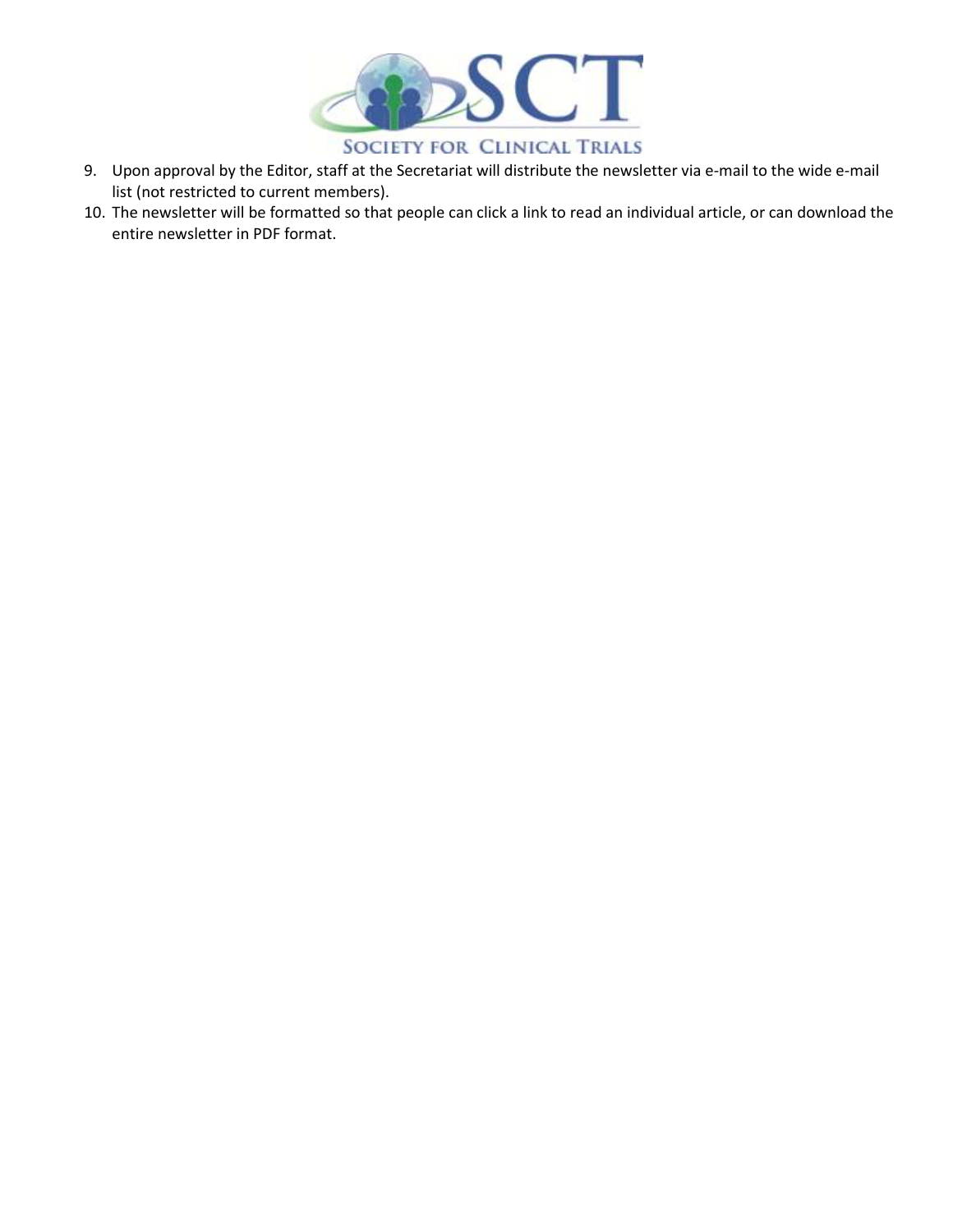

### **Appendix A.** Solicitation for Nominations for SCT President and Board of Directors

From: [Name], Chair, SCT Nominating Committee To: SCT Members-at-Large

We are soliciting nominees for President-elect and members of the Board of Directors (three).

Please let us know of anyone that you would recommend as a possible candidate. If you, yourself, are interested in serving the Society in either of these roles, please do not hesitate to put your name forward. The Nominating Committee will consider all proposed candidates and, from the list of willing nominees, select a slate of candidates for the ballot. This year, the Nominating Committee consists of (President), [Name] (President-elect), [Name] (Board member), [Name] (Board member), [Name] (Member at large), [Name] (Member at large), and [Name] (Member at large appointed as Chair by President).

To qualify as a candidate, the person should be:

- 1. a member of the Society, preferably one who is or hasrecently been an active participant in SCT activities and/or committees, and
- 2. someone who is well respected in their area of clinical trials, whether it be in information technology, patient care, statistics, project management, regulatory affairs,epidemiology, laboratory sciences, or any of the other disciplines that are important to the planning, conduct, analysis, interpretation and reporting of good clinical trials.

Please contact [Name] [\(\[e-mail address\]\)](mailto:kyungmann.kim@wisc.edu)) with your nominations by January 15, 20xx.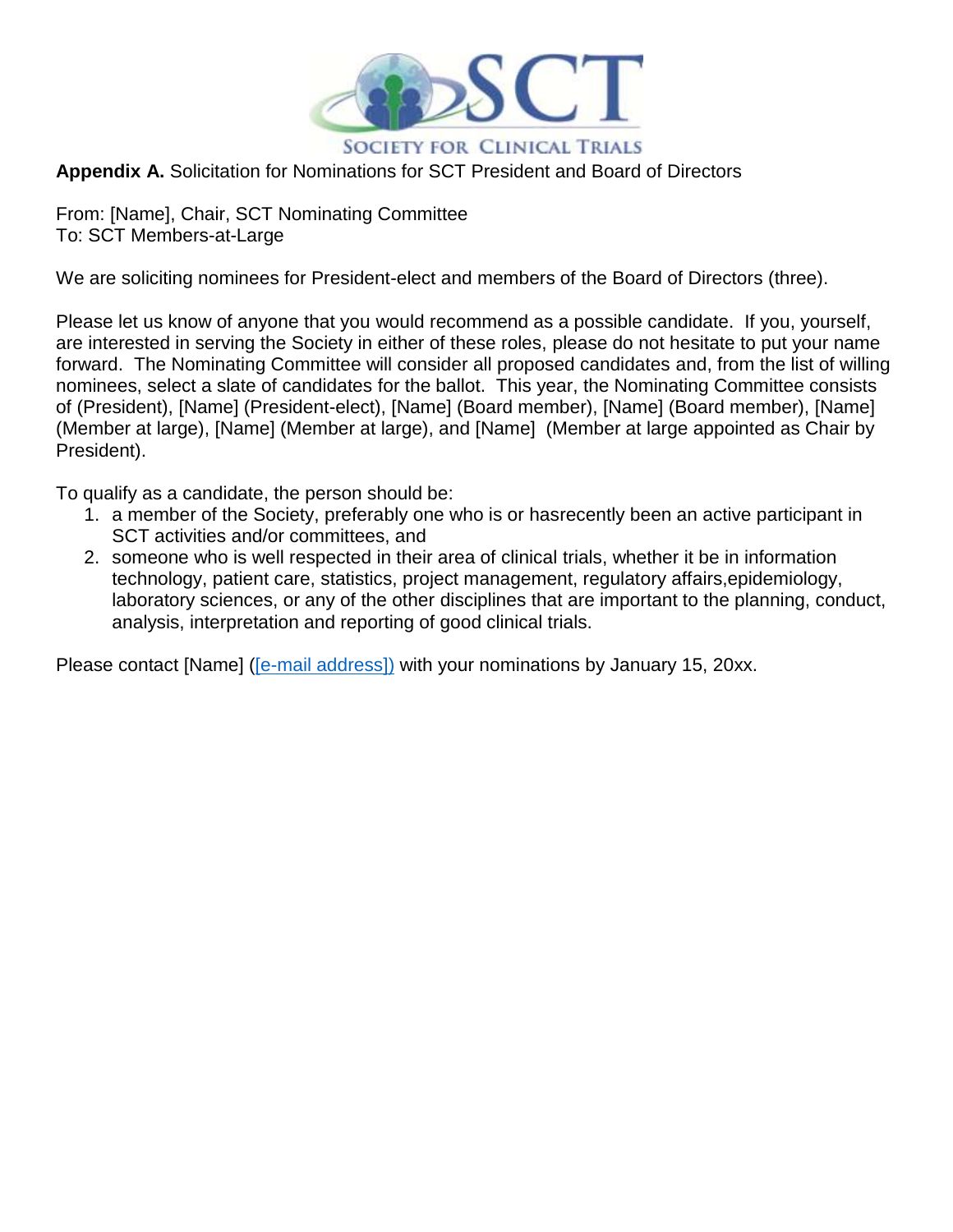

**Appendix B.** Solicitation for Trial of the Year Nominations

## **Call For The David Sackett Trial Of The Year Nominations**

We Are Accepting Nominations For The Trial Of The Year 20xx!

Each year The Society for Clinical Trials presents an award to the randomized clinical trial published (either electronically or in print) in the previous year (20xx in this case) that best fulfills the following standards:

- It improves the lot of humankind.
- It provides the basis for a substantial, beneficial change in health care.
- It reflects expertise in subject matter, excellence in methodology, and concern for study participants.
- It overcame obstacles in implementation.
- The presentation of its design, execution, and results is a model of clarity and intellectual soundness.

# *Nominations Due By: February 1, 20xx*

The award will be presented at the xxth SCT Annual Meeting, May xx-xx, 20xx, in [meeting location].

To nominate the trial that you think best meets these standards, please send the required items below via email to [\[Name\]](mailto:[Name] ) ([e-mail address]), Chair of the David Sackett Trial of The Year Committee:

- The full citation(s)
- A letter outlining how the trial meets each standard
- Other comments regarding why the trial deserves the award.

The trial must be closed to patient follow-up and have been published in print or electronically in the calendar year 20xx.

The SCT 20xx Trial of the Year was [TITLE] [REF].

Click [here](http://r20.rs6.net/tn.jsp?f=0010w-u90YkONHzwLqdq3P0DqqiJ79cwNCNdyYxhJpdXueCQL0kLYCFXxWIptIE-TEX8aF9wCxSk5v7JiuNb5sIpLEBeCepOA3NEj-x8Njqs4WHN572308quSctKpk1FyT5CNzCeru7mDlejOxsVxkvjr1nj9hH9NQtQFKJo6xn228yqNFoWOFHspLInxqy15W6T7vX9kcKruQ=&c=rq7IyGqcu3wDRNxkorRl4QLtIT1yVseTFHY2SX2UCeWdpxZ0ee3o1w==&ch=stcd712-tLy47SgnafYSiftUujgrgDXJqVg1o2PQt898-G8JQyNQuA==) to read more about the past Trial of the Year recipients. http://www.sctweb.org/public/about/toty.cfm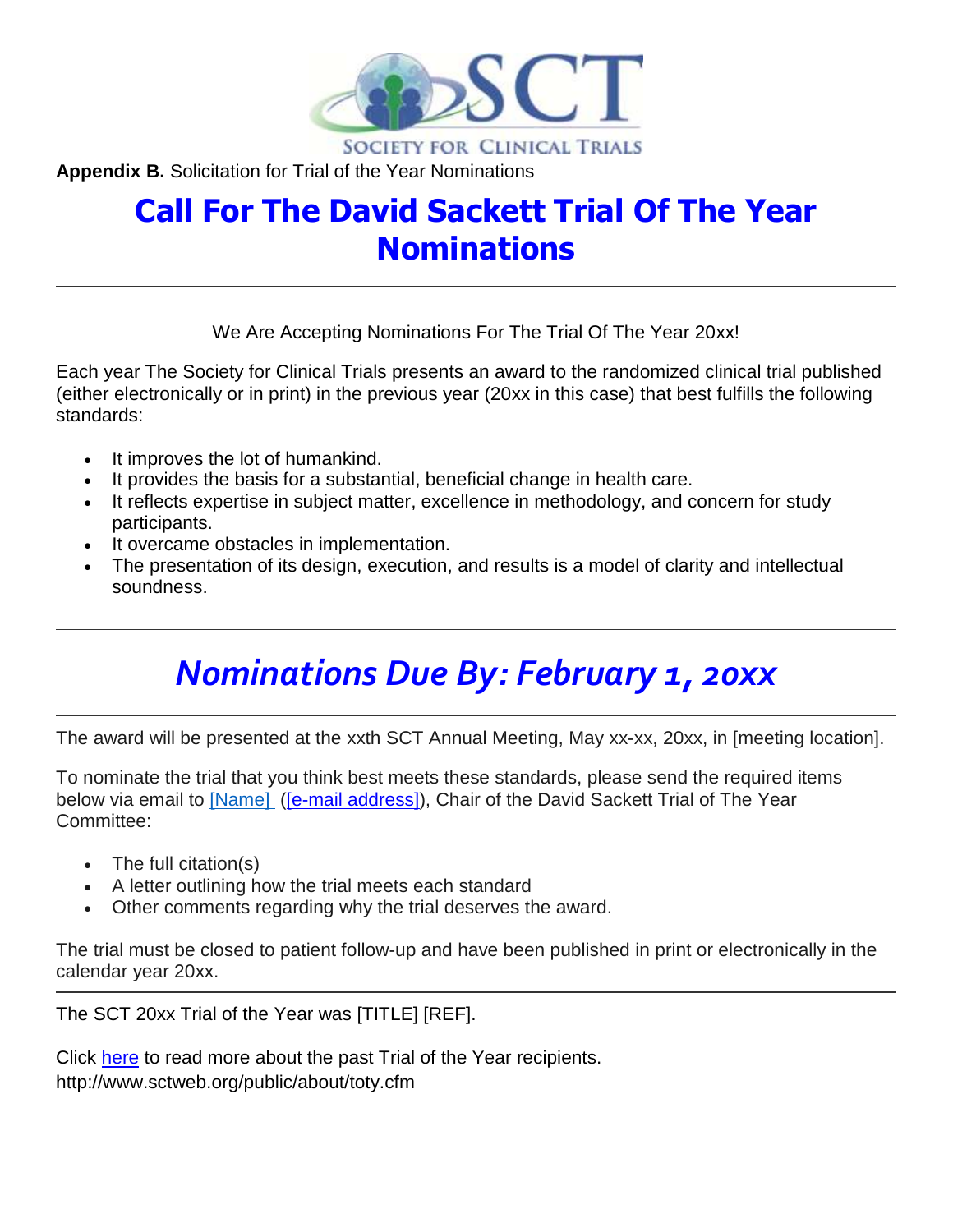

### **Appendix C.** SCT Donation Solicitation Letter

Dear [Company contact],

On behalf of the Development Committee and the Board of Directors of the Society for Clinical Trials (SCT), I would like to thank you for the continuing support your institution provides to the Society. I am writing to invite your institution to participate in the activities of the SCT and to become a sponsor of the Society for 20xx.

As you know, the Society for Clinical Trials is an international professional organization dedicated to the development and dissemination of knowledge about the design, conduct and analysis of clinical trials and related health care research methodologies, to the training of clinical trial professionals, and to the promotion of advances in the science of clinical trials.

The Society holds annual meetings to provide a forum for discussion of statistical, data management, computing, regulatory, ethical, and site management issues arising from the design, organization, operation, analysis and reporting of clinical trials. In addition, the Society holds regular educational webinars on various current topics of interest to members of the Society.

The Society also sponsors multidisciplinary workshops, bringing together thought leaders from industry, the FDA and other government agencies, academia, and patient groups for engaging in open discussions on recent innovations in the science and practice of clinical trials.

Financial support from your organization will assist us in sustaining activities like these. Six General Society Support Sponsorship levels and their benefits for supporting the annual meeting's scientific activities are [available.](http://www.sctweb.org/docs/sponsors/2017%20SCT%20Corporate%20Sponsorship%20Opportunities.pdf) We offer an onlin[e registration form](https://form.jotform.com/53204805479963) for year-round corporate sponsors. Sponsors are acknowledged in a variety of ways and highlighted in the Onsite Program of our Annual Meeting, on the Society's official [website,](http://www.sctweb.org/) and in *Clinical Trials,* the official journal of the Society.

We look forward to seeing you at our annual meeting and value your participation in other activities of the Society. Your involvement and financial support are vital to help strengthen the Society so we can achieve our mission. Please feel free to contact me with any questions.

Sincerely,

[Name] Chair, Development Committee Society for Clinical Trials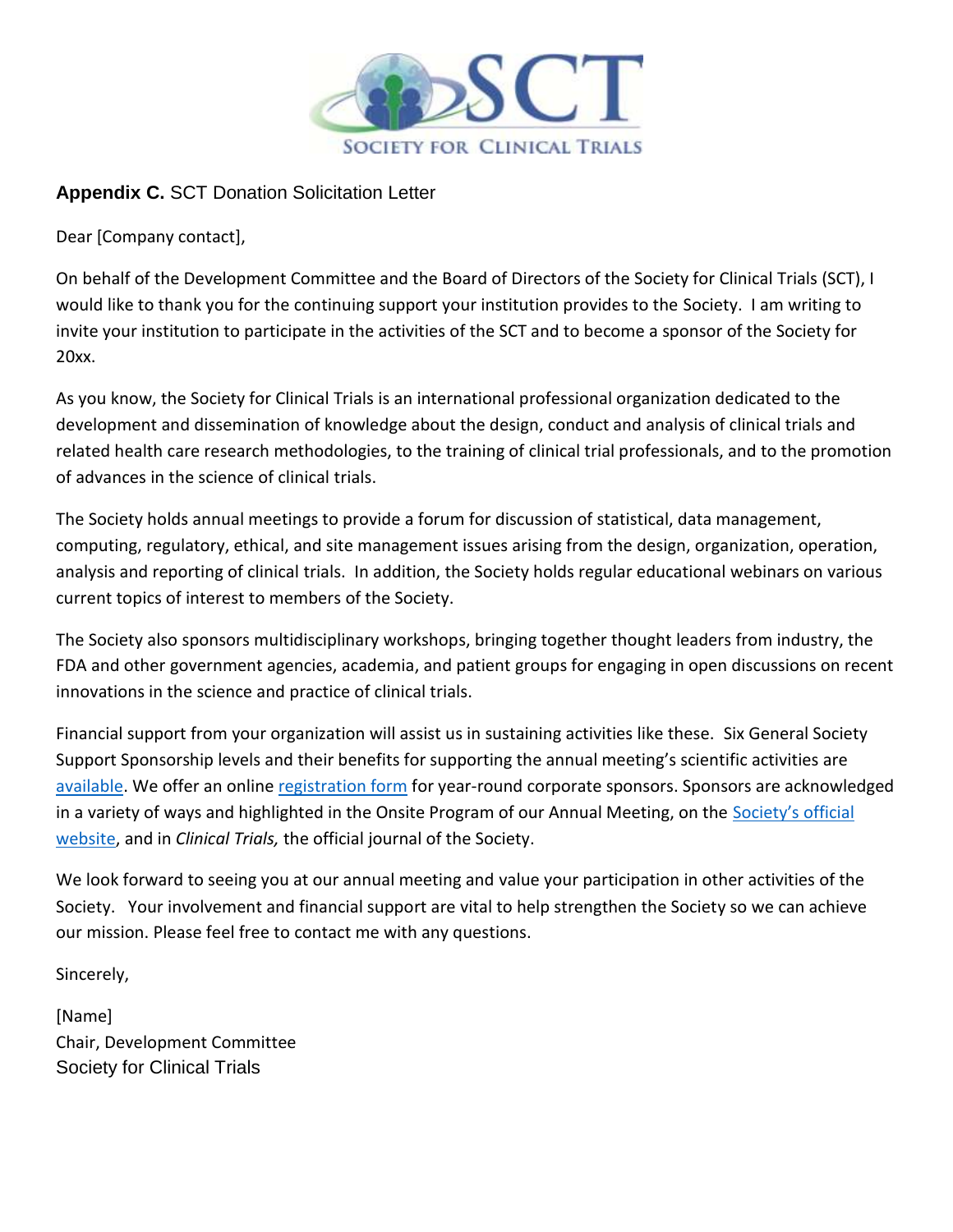

**Appendix D.** Sample Materials for Fellows Committee

**Call for Fellows Nominations**

## **Call For 20xx Fellow Nominations!**

# *Nominations Due By: December 3rd*

The Society for Clinical Trials established the title of "Fellow of the Society for Clinical Trials (FSCT)" in 2005 to honor Society members who have made significant contributions to the advancement of clinical trials and to the Society. This title is granted to a number of Society members each year at the Annual Meeting.

Nominations for the Class of 20xx are currently being accepted. Any member of the Society may nominate a candidate, and Fellows are encouraged to nominate candidates.

## **Who May be Nominated**

Candidates must have been an SCT member for at least five of the last 10 years or for a total of at least 10 years. Each nominee will be evaluated by the SCT Fellows Committee on the basis of contributions to the advancement of clinical trials in one or more of the following areas:

- \* Methodologic development
- \* Trials coordination, conduct, or leadership of individual clinical trials
- \* Education
- \* Ethics
- \* Information technology, data management, or data quality
- \* Promotion of a better understanding by the general public of the importance of randomized clinical trials
- \* Service to the Society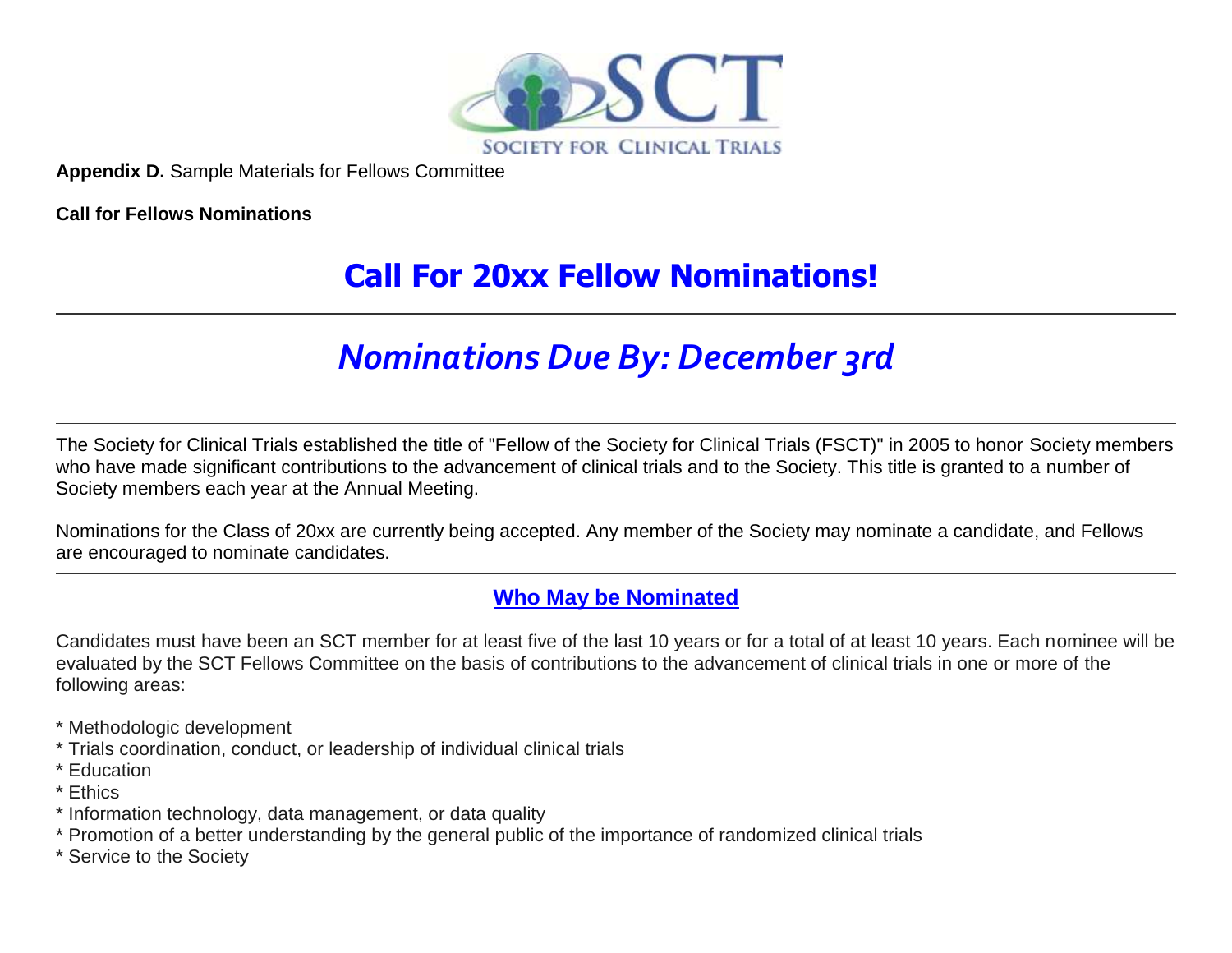

If you know someone who meets these qualifications and is deserving of this particular Society honor, please follow this three-part process:

1. Check with the [SCT office](mailto:sct@fernley.com) to confirm the eligibility of your intended nominee.

2. Email the Fellow Nomination Committee Chair, [\[Name\]](mailto:susan.halabi@duke.edu) with the name of your intended nominee.

3. Prepare a Nomination Packet and send it to the **SCT** office.

## Your nomination package should include:

1. Candidate's current curriculum vitae (CV)

2. Three or more letters of support from individuals qualified to describe the candidate's contributions. (At least two of the letters should be from individuals at an institution, agency, or organization other than that of the candidate.)

Please note that the nominator may request the candidate to provide a current CV, however it is the nominator's (not the nominee's) role to request the letters of recommendation and to prepare a cover letter (if they are not one of the authors of one of the letters of recommendation to document meeting the criteria).

Please visit the [SCT website](http://r20.rs6.net/tn.jsp?f=0014ldEx1jmaeK_Rf4lkLT0AD498xeDHNHlHc-Xwbf6z5vZNmOfgA5jE1Pz6m7zQCxpdurHM7nD32c-8rb0ezcGlIbn2ohRxmgRnNnBYSJzvHG5-RJ7QAwHaAhpim8OhqX6NWuQWaWbnE86l2j530LWBO2KXKe44mBfmh6X7ROQD_iQs4UQZ3R8H_ZztXnqNQ5sBOx95WRZN1pW4h2kln00b3okIKhllbokC7snMNe_B9E=&c=aEftkj4PCAUD8Lf2T4ARRZ2zBhf8gvnlrxgCmY_4L8du95uJmxUR8A==&ch=dYqrEXUP6xkb-lFtZyLhOPQN946XcFqHu-vWPyVDj7Ym5IZw-VxRvg==) for complete nomination submission details and mailing address.

Selected Fellows will be notified in February 20xx.

The Class of 20xx Fellows will be announced and honored at the [SCT xxth Annual Meeting, May xx -](http://r20.rs6.net/tn.jsp?f=0014ldEx1jmaeK_Rf4lkLT0AD498xeDHNHlHc-Xwbf6z5vZNmOfgA5jE-LB_5ViurWKZ074ggPXCR1XmGpkC_zuLPx7xG6BTBbkP_td_I7z3CW-vGqJ0xy8q8gnP5WseKP-8WU1Sh8ZuFMnT2pyVw8xNrZlczzQGvncR8e2dKpaDvQ=&c=aEftkj4PCAUD8Lf2T4ARRZ2zBhf8gvnlrxgCmY_4L8du95uJmxUR8A==&ch=dYqrEXUP6xkb-lFtZyLhOPQN946XcFqHu-vWPyVDj7Ym5IZw-VxRvg==) xx, 20xx, in [meeting location].

**Timeline of Fellows Committee Activities**